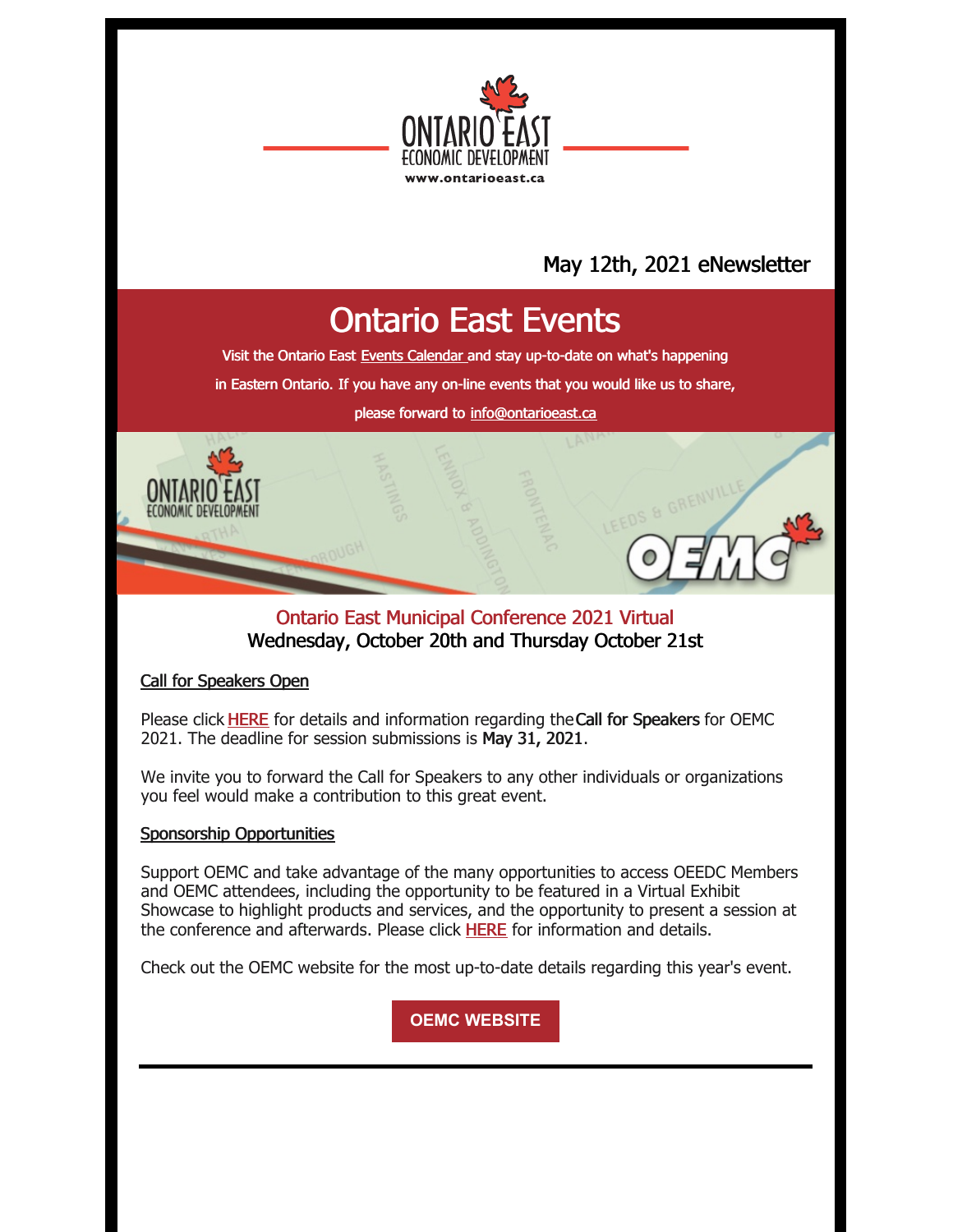**ST. LAWRENCE COLLEGE &** THE TOWN OF SMITHS FALLS PRESENT

# TOURISM & **HOSPITALITY CAPITALIZE ON SHIFTING CONSUMER TRENDS**





Join us as St. Lawrence College delivers a workshop detailing consumer trends in the Tourism and Hospitality sector. Supported by cutting edge research, Laura Kittner, Professor of Advertising and Marketing at St. Lawrence College, will guide participants through key consumer insights that have been accelerated during the pandemic. Amplify what you are doing well or implement new strategies for success.

## **WEDNESDAY, MAY 19**  $9:30$  AM -  $10:45$  AM **ZOOM**

RSVP: jmiller@smithsfalls.ca



## **AGRICULTURE**

**DEVELOPMENT** 

**ECONOMIC • AND PLANNING** 

**COMMUNITY OF PRACTICE** 

Everything You Need to Know about Agricultural Impact Assessments (AIAs)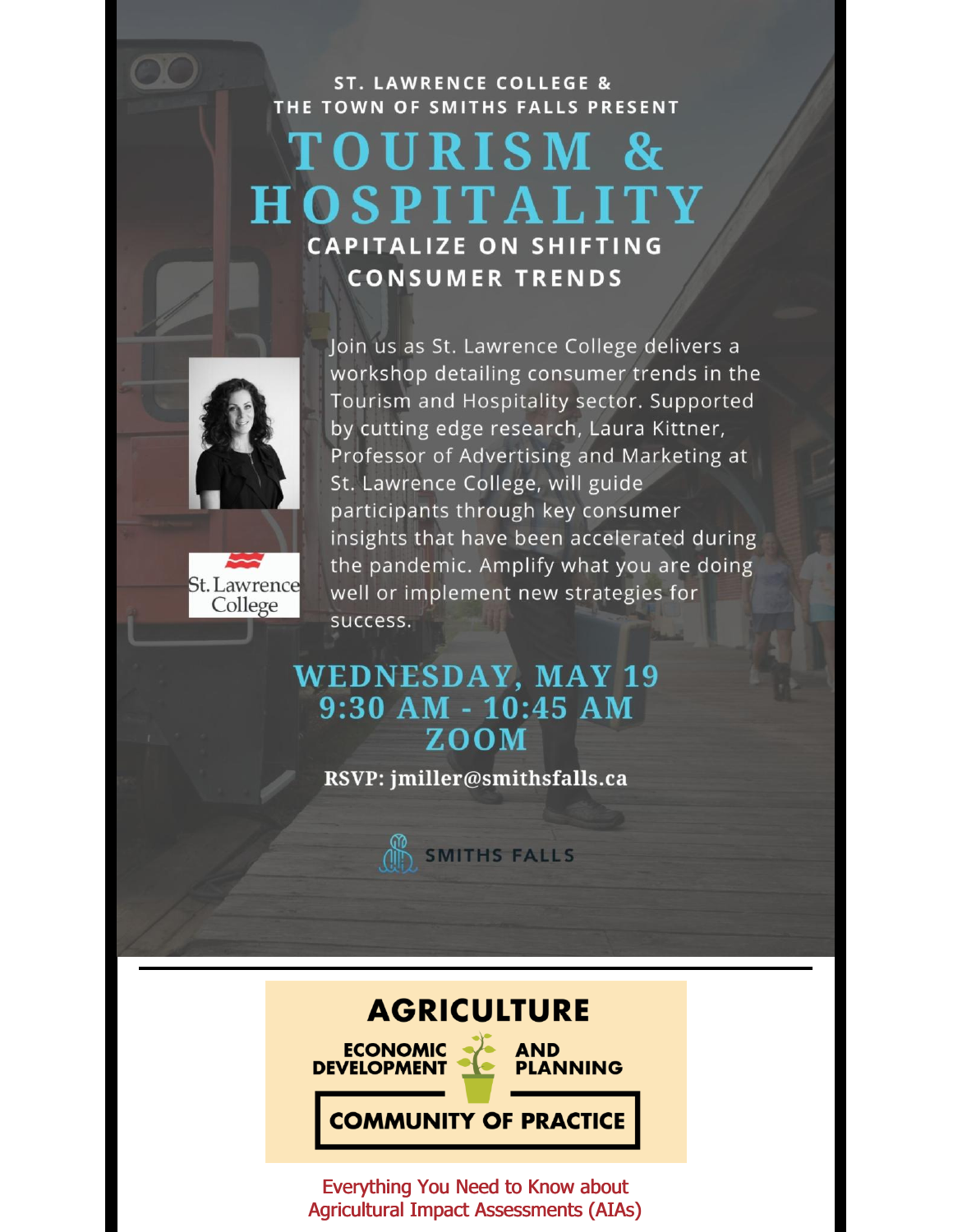#### Webinar 10:00am to 11:30am, Thursday, May 20th

Please join the Agriculture Economic Development and Planning Community of Practice to learn more about Agricultural Impact Assessments (AIAs). An AIA is a study that evaluates the potential impacts of non-agricultural development on agricultural operations and the Agricultural System. It recommends ways to avoid, or, if avoidance is not possible, minimize and mitigate adverse impacts.

AIAs are required in the Greater Golden Horseshoe for proposed settlement area boundary expansions, as well as infrastructure and aggregate projects in prime agricultural areas. Given the development pressures in the Greater Golden Horseshoe, AIAs are critical to improving the compatibility between agricultural and non-agricultural uses. Outside the GGH, AIAs are not required by the Provincial Policy Statement, but some municipalities require them as part of a complete development application.

#### **LEARN MORE & [REGISTER](https://ontarioeast.ca/events/aedp-cop-everything-you-need-know-about-agricultural-impact-assessments-aias-webinar)**



#### Startup Grind with Fatima Zaidi, Co-Founder and CEO of Quill Inc. Free Webinar 10:00am to 12:00pm, Thursday, May 27th

Join the Spark Centre at Startup Grind on May 27th as Katie Zeppieri from Girl Talk Speakers sits down with CEO and Co-Founder of Quill Inc. Fatima Zaidi!

Named one of Flare Magazine's Top 100 Women — in addition to being a two-time recipient of Top 30 Under 30 awards and winner of Notable Life's Young Professional of the Year — Fatima Zaidi is a true force in the tech space! Her company Quill Inc. is the world's first one-stop marketplace and agency that provides pre-vetted experts to podcasters and brands, saving them time and helping them to improve content quality and to grow their audience. Fatima is also the owner of the Los Angeles-based Listen in Conference for brands that are moving into podcasting.

From Fatima's career journey and the ups and downs of entrepreneurship, to podcasting insight and making your mark in the tech sector, this is a #startupgrind conversation you'll want to listen in on!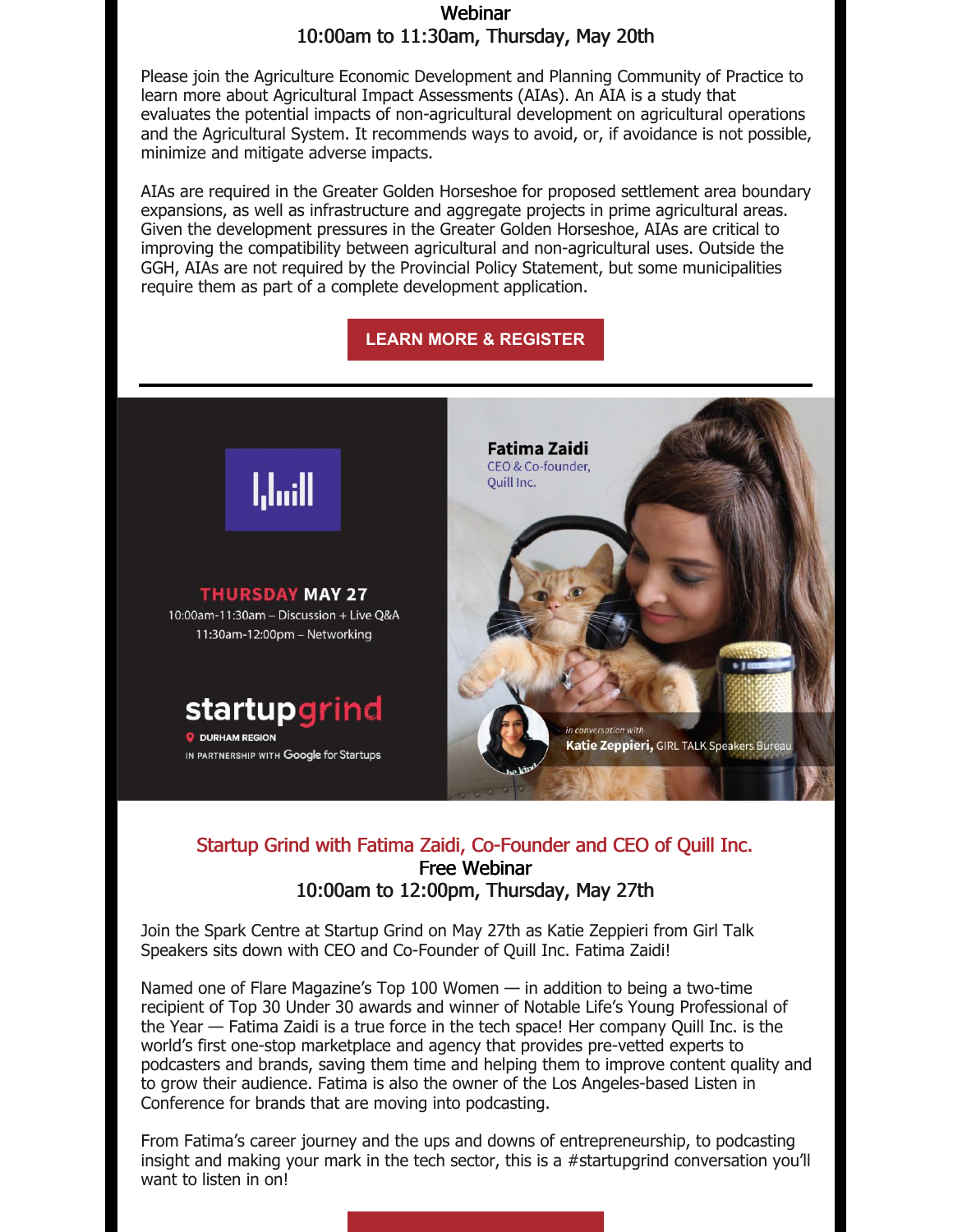**LEARN MORE & [REGISTER](https://can01.safelinks.protection.outlook.com/?url=https%3A%2F%2Fhopin.com%2Fevents%2Fstartup-grind-with-fatima-zaidi-co-founder-and-ceo-of-quill-inc&data=04%7C01%7Caslater%40sparkcentre.org%7C05ead99cbcbd4dfb3f6c08d9109f1771%7C779a25ccdfbe494fb8d8768f7a5f621e%7C0%7C0%7C637559097766326393%7CUnknown%7CTWFpbGZsb3d8eyJWIjoiMC4wLjAwMDAiLCJQIjoiV2luMzIiLCJBTiI6Ik1haWwiLCJXVCI6Mn0%3D%7C1000&sdata=qdJlvsTEP6Emp8gghTOOVbMnekS0G26RljfBAB4VOfw%3D&reserved=0)**

# Ontario East News

If you have any news that you would like us to share, please forward to [info@ontarioeast.ca](mailto:info@ontarioeast.ca)



#### Ontario East Talent Identification Support Project Update (OE-TISP)

#### OE-TISP: All the Resources you need to share with Employers and JobSeekers!

The OEEDC OLMP (OE-TISP) has great news to share with you this week.

We've completely [re-organized](https://t.sidekickopen45.com/s3t/c/5/f18dQhb0S7kv8c82szVf5rhG59hl3kW7_k2842PyJyGW7wzN4k2Qx-dHW2Swb-n2bzNMtf46JSFc01?te=W3R5hFj4cm2zwW3CbHnh1JDwy2W3zgDbB3K1M16W1JxvHB4fDXvLW3M66333K6Lsjn43Z9cH273&si=5457739056414720&pi=f6bb555a-af43-49e2-9c6a-1354ca7f0dd4) all of the blog content so that you have 65 Articles for **Employers** and 126 Articles for [Jobseekers](https://t.sidekickopen45.com/s3t/c/5/f18dQhb0S7kv8c82szVf5rhG59hl3kW7_k2842PyJyGW7wzN4k2Qx-dHW2Swb-n2bzNMtf46JSFc01?te=W3R5hFj4cm2zwW3CbHnh1JDwy2W3zgDbB3K1M16W1JxvHB4fDXvLW3M66333W0gGZF4cJ1LJW2DL1&si=5457739056414720&pi=f6bb555a-af43-49e2-9c6a-1354ca7f0dd4). This means that if you run a newsletter or social media (or don't because you don't have content) we have enough content for you to share with your employers (or jobseekers) for the next three years!

Want to make sure your employers and jobseekers know WHAT'S GOOD about eastern Ontario? Jump on [blog.ontarioeast.ca](http://blog.ontarioeast.ca/), grab a blog for each audience, and start telling them on your newsletter and social media. Don't have a newsletter, email [workforcedevelopment@ontarioeast.ca](mailto:workforcedevelopment@ontarioeast.ca) and Alysha can show you how to get 2000 free email sends/month.



#### Workforce Development Board Employment Opportunity

#### Position: Project Coordinator

#### Application Deadline: by May 14, 2021 at 4:00 p.m

The Workforce Development Board (WDB) is a not-for-profit organization funded by the Ministry of Labour, Training and Skills Development (MLTSD). We are seeking a dynamic individual with strong communication and project management skills to take on the role of Project Coordinator. The Project Coordinator will work remotely.

This is a fixed term opportunity starting as soon as possible and ending March 31, 2022 reporting to the CEO of the WDB. This is a unique opportunity as the incumbent will provide responsible support and execution in the development and delivery of the Edge Factor career pathways project for four local workforce planning boards in Eastern Ontario: Workforce Development Board, Centre for Workforce Development, Eastern Ontario Training Board and Eastern Workforce Innovation Board. This project is funded by Ontario East Economic Development Commission as a component of their Talent Identification Support Program funded by MLTSD.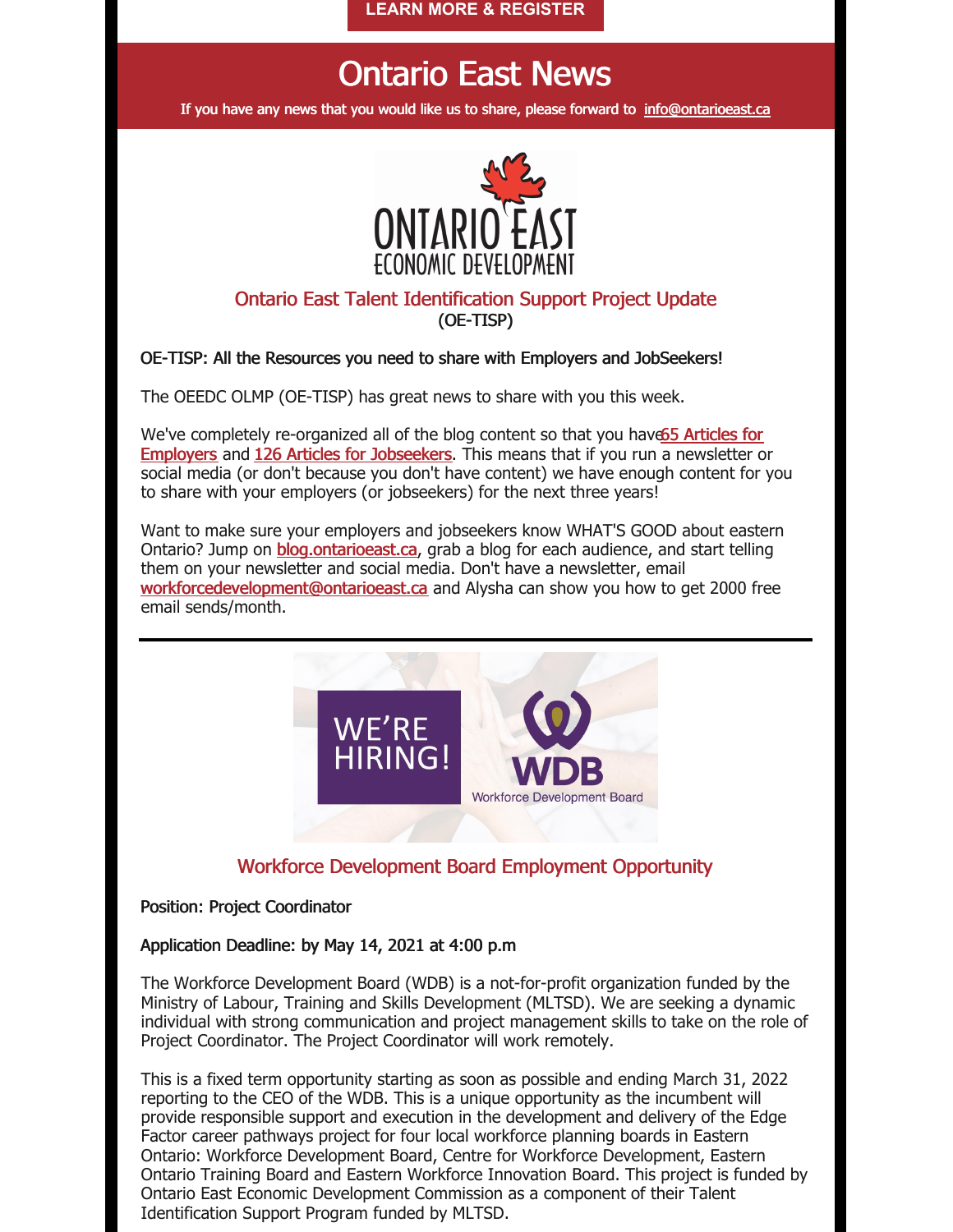

# **Ontario**

### Ontario Supporting Agri-Food Sector with New Labour Strategy

News Release, May 10, 2021

Woodstock – The Ontario government is launching an agri-food labour strategy that will address sector labour challenges and ensure a stronger, more sustainable and innovative agri-food industry.

Ernie Hardeman, Minister of Agriculture, Food and Rural Affairs and Monte McNaughton, Minister of Labour, Training and Skills Development announced the strategy and two initial projects during a virtual roundtable with leaders from Ontario's agri-food supply chain.

"Many of our partners in the agri-food sector have voiced their concerns about labour disruptions to our food processing and supply chain due to the pandemic and they shared the need for a labour strategy for agriculture and food processing," said Minister Hardeman. "That's why we are committed to working with all partners to plan for today, and beyond the recovery period and help set up the sector for future growth. By developing this labour strategy, we will position this sector for success and ensure Ontario's food supply chain is protected and remains strong."

> [READ](https://ontarioeast.ca/news/ontario-supporting-agri-food-sector-new-labour-strategy) **MORE**



#### Meet your OMAFRA Advisor **Update**

OMAFRA's regional Rural Economic Development Advisors are available to support economic development, food and the food processing sectors. If you have food-based businesses in your area that are looking to expand or are experiencing disruptions due to COVID-19, please connect. Please click on the updated regional map below for your local Advisor contact information.

[REGIONAL](https://files.constantcontact.com/35c7e81d001/cc50ee5f-4ac0-4790-b8c7-2f217055d0f3.pdf?rdr=true) MAP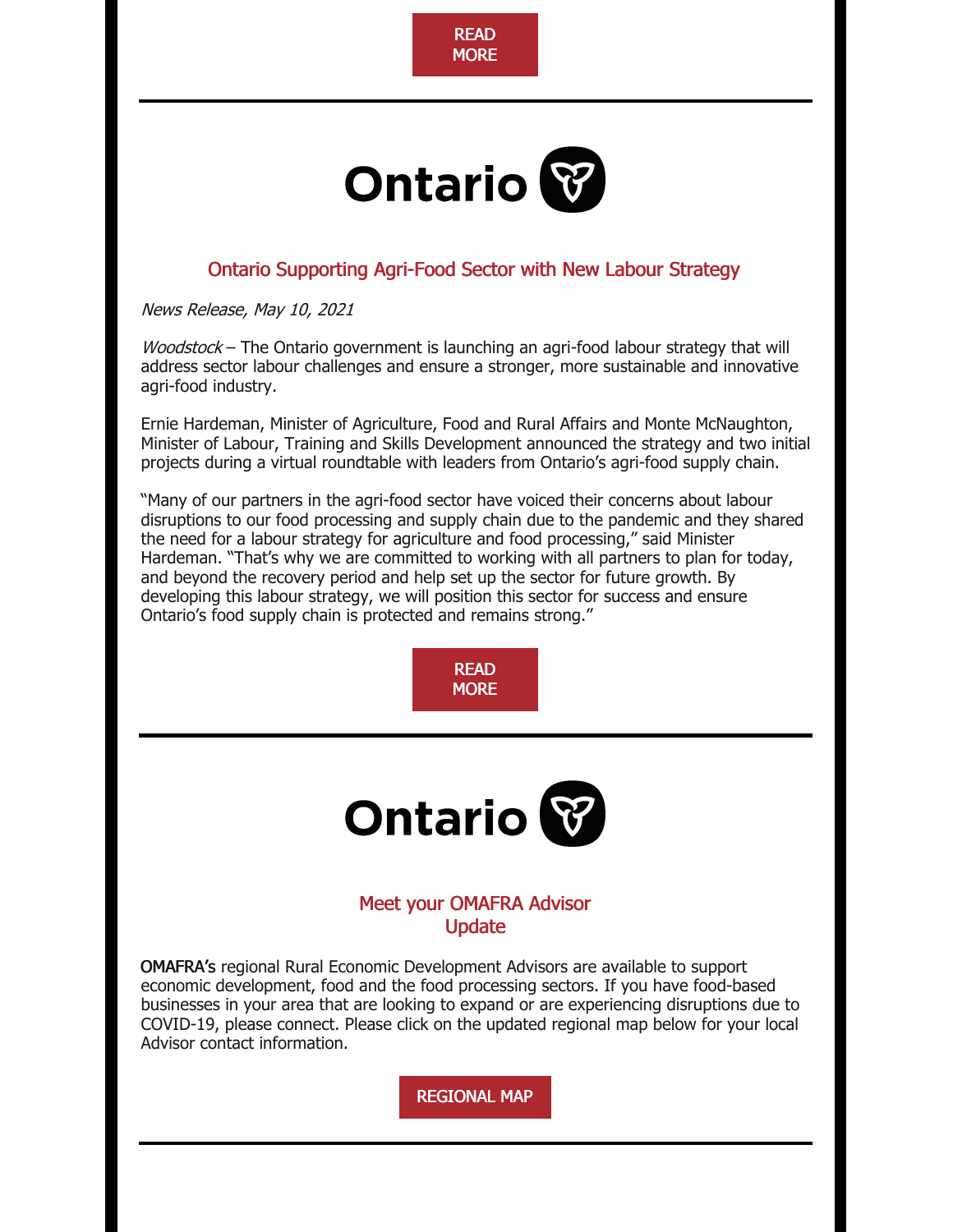

#### Enhancing Capacity for the Next Generation of Agricultural and Rural Leaders in Ontario

This survey is part of an Issues Analysis Project for Class 18 of the Advanced Agricultural Leadership Program.

To address ongoing rural and agricultural challenges and opportunities, we need strong leadership and governance in rural Ontario. However, rural communities and agricultural organizations struggle to engage and attract new individuals, and specifically the next generation under 40 years old, to positions of leadership in these organizations.

This survey is for representatives from rural, agricultural and non-profit organizations who are willing to share best practices of how they are attracting the next generation of leaders.

The survey deadline has been extended to Friday May 21st, 2021.

Thank you for your participation.





#### Celebrate Economic Development Week May 9th to 15th

Economic Development Week was created by IEDC in 2016 to increase awareness of local programs that create jobs, advance career development opportunities, and improve the quality of life in communities everywhere.

Celebrate Economic Development Week (EDW) with your community. Economic Development Week gives economic development professionals a platform to showcase to their community the contributions made to their local economy throughout the year. Utilize IEDC's toolkit to help support your message and increase your impact.